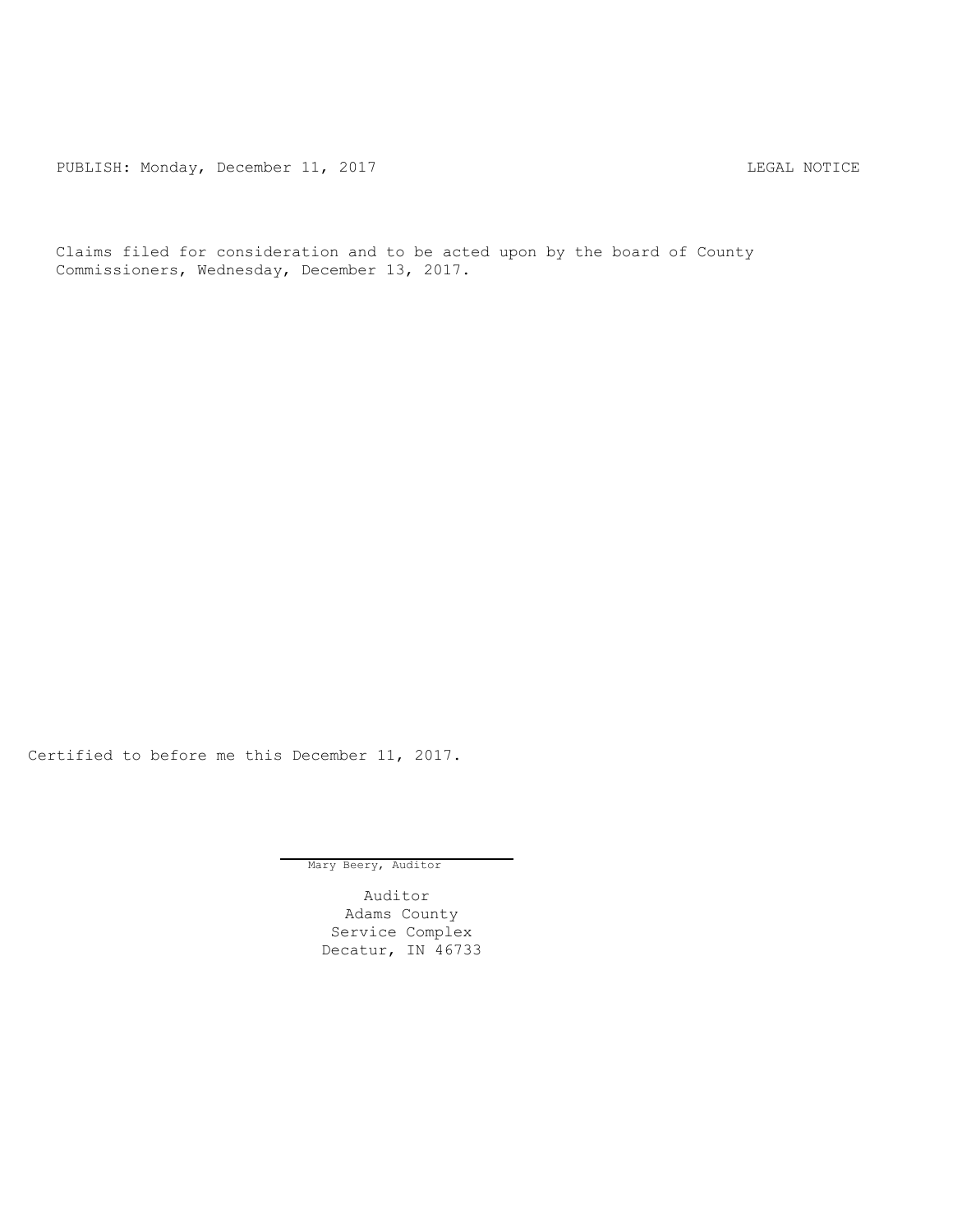

## **Claims Docket for Newspaper Adams County, Indiana**

## For Period: **11/15/2017** to **11/28/2017**

Date Claims to be Paid: **12/13/2017**

*313 W. Jefferson St. Decatur, IN 46733 (219) 724-2600*

| 58,168.43<br>Adams County Council On Aging, Inc.<br>2,200.00<br>Adams County Economic Development Corp<br>Adams Memorial Hospital<br>Adams County Solid Waste<br>27.68<br>74,926.20<br><b>Berne Witness</b><br>Appraisal Research Corporation<br>6,755.18<br>49.15<br><b>Charles Bowers</b><br>Chet's Pest Control<br>2,333.33<br>110.00<br>Cintas Location #338<br>155.13<br>Decatur Hardware & Rental<br>10.80<br>Decatur Daily Democrat<br><b>Complete Printing Service</b><br>104.50<br>327.27<br><b>Decatur Dental Services</b><br>Gordon Food Service<br>580.45<br>2,233.83<br>443.50<br>Graber Insurance, Inc.<br>100.00<br>Hall Signs<br>Harvey's Tool Service<br>Jan Smith<br>20.00<br>895.72<br>Moser Motor Sales, Inc.<br>99.00<br>Quill Corporation<br>243.88<br>Roto-Rooter<br>Stone-Street Quarries, Inc.<br>432.74<br>200.00<br>Treasurer of Adams County<br>128,225.42<br>Summit Radiology, PC<br>495.01<br>Two Brothers Generator Sales & Services<br>West Payment Center<br>9,935.72<br>1,038.44<br>Mitchell W. Hicks<br>Imi Irving Material, Inc.<br>430.00<br>290.00<br>Bluhm & Reber<br>56.48<br>475.00<br>Jay County REMC<br>Blackburn Manufacturing C<br>258.24<br>Indiana Assoc. Of County Commissioners<br>950.00<br>Jackson Oil & Solvents, Inc.<br>B Secure Alarm Systems, Inc.<br>125.00<br>356.40<br>Berne Chamber Of Commerce<br>Deatra M. Peterson<br>67.43<br>105.00<br>Rhonda Kahlert<br>Indiana Farm Bureau Insurance<br>32.50<br>31.47<br>Michael M. Mahan<br>20.00<br>Softworks, Inc.<br>5,995.00<br><b>Richard Clutter</b><br>957.85<br>20.00<br>Chad W. Sprunger<br>Indiana Dept. Of Workforc<br>2,416.00<br>Zurcher's Best-One Tire & Auto Care, Inc<br>8,250.94<br>LuAnn K. Rehm<br>Arthur J. Booth<br>20.00<br>42.18<br>Indiana County Treasurers' Association<br>33,259.16<br>682.13<br>Harvest Land Co-op<br>Koorsen Fire and Security, Inc.<br>Adams County Truck Repair, Inc.<br>852.48<br>338.25<br><b>Fastenal Company</b><br>13.77<br>Leslie W. Marckel<br>20.00<br>Wieland and Associates, Inc.<br><b>ERS</b> Wireless Communications<br>2,100.00<br>1,786.50<br>600.00<br>Troyer's Market LLC<br>3,134.89<br><b>Stanley Steemer</b><br>Bi-County Services, Inc<br>165.00<br>3,276.00<br>Christopher B. Burke Engineering<br>Deborah A. Schantz<br>585.10<br>Robert Barger<br>20.00<br>Daniel J. Michaels<br>20.00<br>Henry R. Mayer<br>20.00<br>Schwartz Steel LLC<br>704.92<br><b>Stationair's Express</b><br>9.00<br>160.45<br>1,498.01<br><b>FlexPAC</b><br>John August<br><b>Consolidated Plastics</b><br>Joe H Construction<br>275.86<br>357.65<br>Julie A. Harkless<br>13.14<br>RICOH USA, INC.<br>102.74<br>Paul W Rumple<br>50.00<br>Commonwealth Engineers, Inc.<br>86.17<br>Decatur Ace Hardware<br>628.97<br>WM Imaging Solutions, Inc.<br>37.79<br>Association of Indiana Counties<br>Russell E Cook<br>20.00<br>3,019.17<br>4,430.74<br>O'Reilly Auto Parts<br>8.99<br>First Response<br>500.00<br>Brenda Alexander<br>Mart W. Gerke<br>99.88<br>50.00<br>Anna Steiner<br>Central Customer Charges<br>292.32<br>Wayne Steury<br>20.00<br>Cxtec<br>7,835.27<br>65.00<br><b>NADA Appraisal Guides</b><br><b>Allstar Communications</b><br>1,282.15<br>147.12<br>Anne M. Razo<br>Frontier<br>25.00<br>Perry ProTech<br>2,506.32<br>Rodney G Bollenbacher<br>50.00<br>Community Fiber Solutions, Inc.<br>3,618.88<br>Lutheran Medical Group LLC<br>91.15<br>U.S. Aggregates Inc.<br>RR Donnelley<br>305.11<br>1,271.19 | <b>Vendor</b>           | Amount   | <b>Vendor</b>     | <b>Amount</b> |
|-----------------------------------------------------------------------------------------------------------------------------------------------------------------------------------------------------------------------------------------------------------------------------------------------------------------------------------------------------------------------------------------------------------------------------------------------------------------------------------------------------------------------------------------------------------------------------------------------------------------------------------------------------------------------------------------------------------------------------------------------------------------------------------------------------------------------------------------------------------------------------------------------------------------------------------------------------------------------------------------------------------------------------------------------------------------------------------------------------------------------------------------------------------------------------------------------------------------------------------------------------------------------------------------------------------------------------------------------------------------------------------------------------------------------------------------------------------------------------------------------------------------------------------------------------------------------------------------------------------------------------------------------------------------------------------------------------------------------------------------------------------------------------------------------------------------------------------------------------------------------------------------------------------------------------------------------------------------------------------------------------------------------------------------------------------------------------------------------------------------------------------------------------------------------------------------------------------------------------------------------------------------------------------------------------------------------------------------------------------------------------------------------------------------------------------------------------------------------------------------------------------------------------------------------------------------------------------------------------------------------------------------------------------------------------------------------------------------------------------------------------------------------------------------------------------------------------------------------------------------------------------------------------------------------------------------------------------------------------------------------------------------------------------------------------------------------------------------------------------------------------------------------------------------------------------------------------------------------------------------------------------------------------------------------------------------------------------------------------------------------------------------------------------------------------------------------------------------------------------|-------------------------|----------|-------------------|---------------|
|                                                                                                                                                                                                                                                                                                                                                                                                                                                                                                                                                                                                                                                                                                                                                                                                                                                                                                                                                                                                                                                                                                                                                                                                                                                                                                                                                                                                                                                                                                                                                                                                                                                                                                                                                                                                                                                                                                                                                                                                                                                                                                                                                                                                                                                                                                                                                                                                                                                                                                                                                                                                                                                                                                                                                                                                                                                                                                                                                                                                                                                                                                                                                                                                                                                                                                                                                                                                                                                                                   |                         |          |                   |               |
|                                                                                                                                                                                                                                                                                                                                                                                                                                                                                                                                                                                                                                                                                                                                                                                                                                                                                                                                                                                                                                                                                                                                                                                                                                                                                                                                                                                                                                                                                                                                                                                                                                                                                                                                                                                                                                                                                                                                                                                                                                                                                                                                                                                                                                                                                                                                                                                                                                                                                                                                                                                                                                                                                                                                                                                                                                                                                                                                                                                                                                                                                                                                                                                                                                                                                                                                                                                                                                                                                   |                         |          |                   |               |
|                                                                                                                                                                                                                                                                                                                                                                                                                                                                                                                                                                                                                                                                                                                                                                                                                                                                                                                                                                                                                                                                                                                                                                                                                                                                                                                                                                                                                                                                                                                                                                                                                                                                                                                                                                                                                                                                                                                                                                                                                                                                                                                                                                                                                                                                                                                                                                                                                                                                                                                                                                                                                                                                                                                                                                                                                                                                                                                                                                                                                                                                                                                                                                                                                                                                                                                                                                                                                                                                                   |                         |          |                   |               |
|                                                                                                                                                                                                                                                                                                                                                                                                                                                                                                                                                                                                                                                                                                                                                                                                                                                                                                                                                                                                                                                                                                                                                                                                                                                                                                                                                                                                                                                                                                                                                                                                                                                                                                                                                                                                                                                                                                                                                                                                                                                                                                                                                                                                                                                                                                                                                                                                                                                                                                                                                                                                                                                                                                                                                                                                                                                                                                                                                                                                                                                                                                                                                                                                                                                                                                                                                                                                                                                                                   |                         |          |                   |               |
|                                                                                                                                                                                                                                                                                                                                                                                                                                                                                                                                                                                                                                                                                                                                                                                                                                                                                                                                                                                                                                                                                                                                                                                                                                                                                                                                                                                                                                                                                                                                                                                                                                                                                                                                                                                                                                                                                                                                                                                                                                                                                                                                                                                                                                                                                                                                                                                                                                                                                                                                                                                                                                                                                                                                                                                                                                                                                                                                                                                                                                                                                                                                                                                                                                                                                                                                                                                                                                                                                   |                         |          |                   |               |
|                                                                                                                                                                                                                                                                                                                                                                                                                                                                                                                                                                                                                                                                                                                                                                                                                                                                                                                                                                                                                                                                                                                                                                                                                                                                                                                                                                                                                                                                                                                                                                                                                                                                                                                                                                                                                                                                                                                                                                                                                                                                                                                                                                                                                                                                                                                                                                                                                                                                                                                                                                                                                                                                                                                                                                                                                                                                                                                                                                                                                                                                                                                                                                                                                                                                                                                                                                                                                                                                                   |                         |          |                   |               |
|                                                                                                                                                                                                                                                                                                                                                                                                                                                                                                                                                                                                                                                                                                                                                                                                                                                                                                                                                                                                                                                                                                                                                                                                                                                                                                                                                                                                                                                                                                                                                                                                                                                                                                                                                                                                                                                                                                                                                                                                                                                                                                                                                                                                                                                                                                                                                                                                                                                                                                                                                                                                                                                                                                                                                                                                                                                                                                                                                                                                                                                                                                                                                                                                                                                                                                                                                                                                                                                                                   |                         |          |                   |               |
|                                                                                                                                                                                                                                                                                                                                                                                                                                                                                                                                                                                                                                                                                                                                                                                                                                                                                                                                                                                                                                                                                                                                                                                                                                                                                                                                                                                                                                                                                                                                                                                                                                                                                                                                                                                                                                                                                                                                                                                                                                                                                                                                                                                                                                                                                                                                                                                                                                                                                                                                                                                                                                                                                                                                                                                                                                                                                                                                                                                                                                                                                                                                                                                                                                                                                                                                                                                                                                                                                   |                         |          |                   |               |
|                                                                                                                                                                                                                                                                                                                                                                                                                                                                                                                                                                                                                                                                                                                                                                                                                                                                                                                                                                                                                                                                                                                                                                                                                                                                                                                                                                                                                                                                                                                                                                                                                                                                                                                                                                                                                                                                                                                                                                                                                                                                                                                                                                                                                                                                                                                                                                                                                                                                                                                                                                                                                                                                                                                                                                                                                                                                                                                                                                                                                                                                                                                                                                                                                                                                                                                                                                                                                                                                                   |                         |          |                   |               |
|                                                                                                                                                                                                                                                                                                                                                                                                                                                                                                                                                                                                                                                                                                                                                                                                                                                                                                                                                                                                                                                                                                                                                                                                                                                                                                                                                                                                                                                                                                                                                                                                                                                                                                                                                                                                                                                                                                                                                                                                                                                                                                                                                                                                                                                                                                                                                                                                                                                                                                                                                                                                                                                                                                                                                                                                                                                                                                                                                                                                                                                                                                                                                                                                                                                                                                                                                                                                                                                                                   |                         |          |                   |               |
|                                                                                                                                                                                                                                                                                                                                                                                                                                                                                                                                                                                                                                                                                                                                                                                                                                                                                                                                                                                                                                                                                                                                                                                                                                                                                                                                                                                                                                                                                                                                                                                                                                                                                                                                                                                                                                                                                                                                                                                                                                                                                                                                                                                                                                                                                                                                                                                                                                                                                                                                                                                                                                                                                                                                                                                                                                                                                                                                                                                                                                                                                                                                                                                                                                                                                                                                                                                                                                                                                   |                         |          |                   |               |
|                                                                                                                                                                                                                                                                                                                                                                                                                                                                                                                                                                                                                                                                                                                                                                                                                                                                                                                                                                                                                                                                                                                                                                                                                                                                                                                                                                                                                                                                                                                                                                                                                                                                                                                                                                                                                                                                                                                                                                                                                                                                                                                                                                                                                                                                                                                                                                                                                                                                                                                                                                                                                                                                                                                                                                                                                                                                                                                                                                                                                                                                                                                                                                                                                                                                                                                                                                                                                                                                                   |                         |          |                   |               |
|                                                                                                                                                                                                                                                                                                                                                                                                                                                                                                                                                                                                                                                                                                                                                                                                                                                                                                                                                                                                                                                                                                                                                                                                                                                                                                                                                                                                                                                                                                                                                                                                                                                                                                                                                                                                                                                                                                                                                                                                                                                                                                                                                                                                                                                                                                                                                                                                                                                                                                                                                                                                                                                                                                                                                                                                                                                                                                                                                                                                                                                                                                                                                                                                                                                                                                                                                                                                                                                                                   |                         |          |                   |               |
|                                                                                                                                                                                                                                                                                                                                                                                                                                                                                                                                                                                                                                                                                                                                                                                                                                                                                                                                                                                                                                                                                                                                                                                                                                                                                                                                                                                                                                                                                                                                                                                                                                                                                                                                                                                                                                                                                                                                                                                                                                                                                                                                                                                                                                                                                                                                                                                                                                                                                                                                                                                                                                                                                                                                                                                                                                                                                                                                                                                                                                                                                                                                                                                                                                                                                                                                                                                                                                                                                   |                         |          |                   |               |
|                                                                                                                                                                                                                                                                                                                                                                                                                                                                                                                                                                                                                                                                                                                                                                                                                                                                                                                                                                                                                                                                                                                                                                                                                                                                                                                                                                                                                                                                                                                                                                                                                                                                                                                                                                                                                                                                                                                                                                                                                                                                                                                                                                                                                                                                                                                                                                                                                                                                                                                                                                                                                                                                                                                                                                                                                                                                                                                                                                                                                                                                                                                                                                                                                                                                                                                                                                                                                                                                                   |                         |          |                   |               |
|                                                                                                                                                                                                                                                                                                                                                                                                                                                                                                                                                                                                                                                                                                                                                                                                                                                                                                                                                                                                                                                                                                                                                                                                                                                                                                                                                                                                                                                                                                                                                                                                                                                                                                                                                                                                                                                                                                                                                                                                                                                                                                                                                                                                                                                                                                                                                                                                                                                                                                                                                                                                                                                                                                                                                                                                                                                                                                                                                                                                                                                                                                                                                                                                                                                                                                                                                                                                                                                                                   |                         |          |                   |               |
|                                                                                                                                                                                                                                                                                                                                                                                                                                                                                                                                                                                                                                                                                                                                                                                                                                                                                                                                                                                                                                                                                                                                                                                                                                                                                                                                                                                                                                                                                                                                                                                                                                                                                                                                                                                                                                                                                                                                                                                                                                                                                                                                                                                                                                                                                                                                                                                                                                                                                                                                                                                                                                                                                                                                                                                                                                                                                                                                                                                                                                                                                                                                                                                                                                                                                                                                                                                                                                                                                   |                         |          |                   |               |
|                                                                                                                                                                                                                                                                                                                                                                                                                                                                                                                                                                                                                                                                                                                                                                                                                                                                                                                                                                                                                                                                                                                                                                                                                                                                                                                                                                                                                                                                                                                                                                                                                                                                                                                                                                                                                                                                                                                                                                                                                                                                                                                                                                                                                                                                                                                                                                                                                                                                                                                                                                                                                                                                                                                                                                                                                                                                                                                                                                                                                                                                                                                                                                                                                                                                                                                                                                                                                                                                                   |                         |          |                   |               |
|                                                                                                                                                                                                                                                                                                                                                                                                                                                                                                                                                                                                                                                                                                                                                                                                                                                                                                                                                                                                                                                                                                                                                                                                                                                                                                                                                                                                                                                                                                                                                                                                                                                                                                                                                                                                                                                                                                                                                                                                                                                                                                                                                                                                                                                                                                                                                                                                                                                                                                                                                                                                                                                                                                                                                                                                                                                                                                                                                                                                                                                                                                                                                                                                                                                                                                                                                                                                                                                                                   |                         |          |                   |               |
|                                                                                                                                                                                                                                                                                                                                                                                                                                                                                                                                                                                                                                                                                                                                                                                                                                                                                                                                                                                                                                                                                                                                                                                                                                                                                                                                                                                                                                                                                                                                                                                                                                                                                                                                                                                                                                                                                                                                                                                                                                                                                                                                                                                                                                                                                                                                                                                                                                                                                                                                                                                                                                                                                                                                                                                                                                                                                                                                                                                                                                                                                                                                                                                                                                                                                                                                                                                                                                                                                   |                         |          |                   |               |
|                                                                                                                                                                                                                                                                                                                                                                                                                                                                                                                                                                                                                                                                                                                                                                                                                                                                                                                                                                                                                                                                                                                                                                                                                                                                                                                                                                                                                                                                                                                                                                                                                                                                                                                                                                                                                                                                                                                                                                                                                                                                                                                                                                                                                                                                                                                                                                                                                                                                                                                                                                                                                                                                                                                                                                                                                                                                                                                                                                                                                                                                                                                                                                                                                                                                                                                                                                                                                                                                                   |                         |          |                   |               |
|                                                                                                                                                                                                                                                                                                                                                                                                                                                                                                                                                                                                                                                                                                                                                                                                                                                                                                                                                                                                                                                                                                                                                                                                                                                                                                                                                                                                                                                                                                                                                                                                                                                                                                                                                                                                                                                                                                                                                                                                                                                                                                                                                                                                                                                                                                                                                                                                                                                                                                                                                                                                                                                                                                                                                                                                                                                                                                                                                                                                                                                                                                                                                                                                                                                                                                                                                                                                                                                                                   |                         |          |                   |               |
|                                                                                                                                                                                                                                                                                                                                                                                                                                                                                                                                                                                                                                                                                                                                                                                                                                                                                                                                                                                                                                                                                                                                                                                                                                                                                                                                                                                                                                                                                                                                                                                                                                                                                                                                                                                                                                                                                                                                                                                                                                                                                                                                                                                                                                                                                                                                                                                                                                                                                                                                                                                                                                                                                                                                                                                                                                                                                                                                                                                                                                                                                                                                                                                                                                                                                                                                                                                                                                                                                   |                         |          |                   |               |
|                                                                                                                                                                                                                                                                                                                                                                                                                                                                                                                                                                                                                                                                                                                                                                                                                                                                                                                                                                                                                                                                                                                                                                                                                                                                                                                                                                                                                                                                                                                                                                                                                                                                                                                                                                                                                                                                                                                                                                                                                                                                                                                                                                                                                                                                                                                                                                                                                                                                                                                                                                                                                                                                                                                                                                                                                                                                                                                                                                                                                                                                                                                                                                                                                                                                                                                                                                                                                                                                                   |                         |          |                   |               |
|                                                                                                                                                                                                                                                                                                                                                                                                                                                                                                                                                                                                                                                                                                                                                                                                                                                                                                                                                                                                                                                                                                                                                                                                                                                                                                                                                                                                                                                                                                                                                                                                                                                                                                                                                                                                                                                                                                                                                                                                                                                                                                                                                                                                                                                                                                                                                                                                                                                                                                                                                                                                                                                                                                                                                                                                                                                                                                                                                                                                                                                                                                                                                                                                                                                                                                                                                                                                                                                                                   |                         |          |                   |               |
|                                                                                                                                                                                                                                                                                                                                                                                                                                                                                                                                                                                                                                                                                                                                                                                                                                                                                                                                                                                                                                                                                                                                                                                                                                                                                                                                                                                                                                                                                                                                                                                                                                                                                                                                                                                                                                                                                                                                                                                                                                                                                                                                                                                                                                                                                                                                                                                                                                                                                                                                                                                                                                                                                                                                                                                                                                                                                                                                                                                                                                                                                                                                                                                                                                                                                                                                                                                                                                                                                   |                         |          |                   |               |
|                                                                                                                                                                                                                                                                                                                                                                                                                                                                                                                                                                                                                                                                                                                                                                                                                                                                                                                                                                                                                                                                                                                                                                                                                                                                                                                                                                                                                                                                                                                                                                                                                                                                                                                                                                                                                                                                                                                                                                                                                                                                                                                                                                                                                                                                                                                                                                                                                                                                                                                                                                                                                                                                                                                                                                                                                                                                                                                                                                                                                                                                                                                                                                                                                                                                                                                                                                                                                                                                                   |                         |          |                   |               |
|                                                                                                                                                                                                                                                                                                                                                                                                                                                                                                                                                                                                                                                                                                                                                                                                                                                                                                                                                                                                                                                                                                                                                                                                                                                                                                                                                                                                                                                                                                                                                                                                                                                                                                                                                                                                                                                                                                                                                                                                                                                                                                                                                                                                                                                                                                                                                                                                                                                                                                                                                                                                                                                                                                                                                                                                                                                                                                                                                                                                                                                                                                                                                                                                                                                                                                                                                                                                                                                                                   |                         |          |                   |               |
|                                                                                                                                                                                                                                                                                                                                                                                                                                                                                                                                                                                                                                                                                                                                                                                                                                                                                                                                                                                                                                                                                                                                                                                                                                                                                                                                                                                                                                                                                                                                                                                                                                                                                                                                                                                                                                                                                                                                                                                                                                                                                                                                                                                                                                                                                                                                                                                                                                                                                                                                                                                                                                                                                                                                                                                                                                                                                                                                                                                                                                                                                                                                                                                                                                                                                                                                                                                                                                                                                   |                         |          |                   |               |
|                                                                                                                                                                                                                                                                                                                                                                                                                                                                                                                                                                                                                                                                                                                                                                                                                                                                                                                                                                                                                                                                                                                                                                                                                                                                                                                                                                                                                                                                                                                                                                                                                                                                                                                                                                                                                                                                                                                                                                                                                                                                                                                                                                                                                                                                                                                                                                                                                                                                                                                                                                                                                                                                                                                                                                                                                                                                                                                                                                                                                                                                                                                                                                                                                                                                                                                                                                                                                                                                                   |                         |          |                   |               |
|                                                                                                                                                                                                                                                                                                                                                                                                                                                                                                                                                                                                                                                                                                                                                                                                                                                                                                                                                                                                                                                                                                                                                                                                                                                                                                                                                                                                                                                                                                                                                                                                                                                                                                                                                                                                                                                                                                                                                                                                                                                                                                                                                                                                                                                                                                                                                                                                                                                                                                                                                                                                                                                                                                                                                                                                                                                                                                                                                                                                                                                                                                                                                                                                                                                                                                                                                                                                                                                                                   |                         |          |                   |               |
|                                                                                                                                                                                                                                                                                                                                                                                                                                                                                                                                                                                                                                                                                                                                                                                                                                                                                                                                                                                                                                                                                                                                                                                                                                                                                                                                                                                                                                                                                                                                                                                                                                                                                                                                                                                                                                                                                                                                                                                                                                                                                                                                                                                                                                                                                                                                                                                                                                                                                                                                                                                                                                                                                                                                                                                                                                                                                                                                                                                                                                                                                                                                                                                                                                                                                                                                                                                                                                                                                   |                         |          |                   |               |
|                                                                                                                                                                                                                                                                                                                                                                                                                                                                                                                                                                                                                                                                                                                                                                                                                                                                                                                                                                                                                                                                                                                                                                                                                                                                                                                                                                                                                                                                                                                                                                                                                                                                                                                                                                                                                                                                                                                                                                                                                                                                                                                                                                                                                                                                                                                                                                                                                                                                                                                                                                                                                                                                                                                                                                                                                                                                                                                                                                                                                                                                                                                                                                                                                                                                                                                                                                                                                                                                                   |                         |          |                   |               |
|                                                                                                                                                                                                                                                                                                                                                                                                                                                                                                                                                                                                                                                                                                                                                                                                                                                                                                                                                                                                                                                                                                                                                                                                                                                                                                                                                                                                                                                                                                                                                                                                                                                                                                                                                                                                                                                                                                                                                                                                                                                                                                                                                                                                                                                                                                                                                                                                                                                                                                                                                                                                                                                                                                                                                                                                                                                                                                                                                                                                                                                                                                                                                                                                                                                                                                                                                                                                                                                                                   |                         |          |                   |               |
|                                                                                                                                                                                                                                                                                                                                                                                                                                                                                                                                                                                                                                                                                                                                                                                                                                                                                                                                                                                                                                                                                                                                                                                                                                                                                                                                                                                                                                                                                                                                                                                                                                                                                                                                                                                                                                                                                                                                                                                                                                                                                                                                                                                                                                                                                                                                                                                                                                                                                                                                                                                                                                                                                                                                                                                                                                                                                                                                                                                                                                                                                                                                                                                                                                                                                                                                                                                                                                                                                   |                         |          |                   |               |
|                                                                                                                                                                                                                                                                                                                                                                                                                                                                                                                                                                                                                                                                                                                                                                                                                                                                                                                                                                                                                                                                                                                                                                                                                                                                                                                                                                                                                                                                                                                                                                                                                                                                                                                                                                                                                                                                                                                                                                                                                                                                                                                                                                                                                                                                                                                                                                                                                                                                                                                                                                                                                                                                                                                                                                                                                                                                                                                                                                                                                                                                                                                                                                                                                                                                                                                                                                                                                                                                                   |                         |          |                   |               |
|                                                                                                                                                                                                                                                                                                                                                                                                                                                                                                                                                                                                                                                                                                                                                                                                                                                                                                                                                                                                                                                                                                                                                                                                                                                                                                                                                                                                                                                                                                                                                                                                                                                                                                                                                                                                                                                                                                                                                                                                                                                                                                                                                                                                                                                                                                                                                                                                                                                                                                                                                                                                                                                                                                                                                                                                                                                                                                                                                                                                                                                                                                                                                                                                                                                                                                                                                                                                                                                                                   |                         |          |                   |               |
|                                                                                                                                                                                                                                                                                                                                                                                                                                                                                                                                                                                                                                                                                                                                                                                                                                                                                                                                                                                                                                                                                                                                                                                                                                                                                                                                                                                                                                                                                                                                                                                                                                                                                                                                                                                                                                                                                                                                                                                                                                                                                                                                                                                                                                                                                                                                                                                                                                                                                                                                                                                                                                                                                                                                                                                                                                                                                                                                                                                                                                                                                                                                                                                                                                                                                                                                                                                                                                                                                   |                         |          |                   |               |
|                                                                                                                                                                                                                                                                                                                                                                                                                                                                                                                                                                                                                                                                                                                                                                                                                                                                                                                                                                                                                                                                                                                                                                                                                                                                                                                                                                                                                                                                                                                                                                                                                                                                                                                                                                                                                                                                                                                                                                                                                                                                                                                                                                                                                                                                                                                                                                                                                                                                                                                                                                                                                                                                                                                                                                                                                                                                                                                                                                                                                                                                                                                                                                                                                                                                                                                                                                                                                                                                                   |                         |          |                   |               |
|                                                                                                                                                                                                                                                                                                                                                                                                                                                                                                                                                                                                                                                                                                                                                                                                                                                                                                                                                                                                                                                                                                                                                                                                                                                                                                                                                                                                                                                                                                                                                                                                                                                                                                                                                                                                                                                                                                                                                                                                                                                                                                                                                                                                                                                                                                                                                                                                                                                                                                                                                                                                                                                                                                                                                                                                                                                                                                                                                                                                                                                                                                                                                                                                                                                                                                                                                                                                                                                                                   |                         |          |                   |               |
|                                                                                                                                                                                                                                                                                                                                                                                                                                                                                                                                                                                                                                                                                                                                                                                                                                                                                                                                                                                                                                                                                                                                                                                                                                                                                                                                                                                                                                                                                                                                                                                                                                                                                                                                                                                                                                                                                                                                                                                                                                                                                                                                                                                                                                                                                                                                                                                                                                                                                                                                                                                                                                                                                                                                                                                                                                                                                                                                                                                                                                                                                                                                                                                                                                                                                                                                                                                                                                                                                   |                         |          |                   |               |
|                                                                                                                                                                                                                                                                                                                                                                                                                                                                                                                                                                                                                                                                                                                                                                                                                                                                                                                                                                                                                                                                                                                                                                                                                                                                                                                                                                                                                                                                                                                                                                                                                                                                                                                                                                                                                                                                                                                                                                                                                                                                                                                                                                                                                                                                                                                                                                                                                                                                                                                                                                                                                                                                                                                                                                                                                                                                                                                                                                                                                                                                                                                                                                                                                                                                                                                                                                                                                                                                                   |                         |          |                   |               |
|                                                                                                                                                                                                                                                                                                                                                                                                                                                                                                                                                                                                                                                                                                                                                                                                                                                                                                                                                                                                                                                                                                                                                                                                                                                                                                                                                                                                                                                                                                                                                                                                                                                                                                                                                                                                                                                                                                                                                                                                                                                                                                                                                                                                                                                                                                                                                                                                                                                                                                                                                                                                                                                                                                                                                                                                                                                                                                                                                                                                                                                                                                                                                                                                                                                                                                                                                                                                                                                                                   |                         |          |                   |               |
|                                                                                                                                                                                                                                                                                                                                                                                                                                                                                                                                                                                                                                                                                                                                                                                                                                                                                                                                                                                                                                                                                                                                                                                                                                                                                                                                                                                                                                                                                                                                                                                                                                                                                                                                                                                                                                                                                                                                                                                                                                                                                                                                                                                                                                                                                                                                                                                                                                                                                                                                                                                                                                                                                                                                                                                                                                                                                                                                                                                                                                                                                                                                                                                                                                                                                                                                                                                                                                                                                   |                         |          |                   |               |
|                                                                                                                                                                                                                                                                                                                                                                                                                                                                                                                                                                                                                                                                                                                                                                                                                                                                                                                                                                                                                                                                                                                                                                                                                                                                                                                                                                                                                                                                                                                                                                                                                                                                                                                                                                                                                                                                                                                                                                                                                                                                                                                                                                                                                                                                                                                                                                                                                                                                                                                                                                                                                                                                                                                                                                                                                                                                                                                                                                                                                                                                                                                                                                                                                                                                                                                                                                                                                                                                                   |                         |          |                   |               |
|                                                                                                                                                                                                                                                                                                                                                                                                                                                                                                                                                                                                                                                                                                                                                                                                                                                                                                                                                                                                                                                                                                                                                                                                                                                                                                                                                                                                                                                                                                                                                                                                                                                                                                                                                                                                                                                                                                                                                                                                                                                                                                                                                                                                                                                                                                                                                                                                                                                                                                                                                                                                                                                                                                                                                                                                                                                                                                                                                                                                                                                                                                                                                                                                                                                                                                                                                                                                                                                                                   |                         |          |                   |               |
|                                                                                                                                                                                                                                                                                                                                                                                                                                                                                                                                                                                                                                                                                                                                                                                                                                                                                                                                                                                                                                                                                                                                                                                                                                                                                                                                                                                                                                                                                                                                                                                                                                                                                                                                                                                                                                                                                                                                                                                                                                                                                                                                                                                                                                                                                                                                                                                                                                                                                                                                                                                                                                                                                                                                                                                                                                                                                                                                                                                                                                                                                                                                                                                                                                                                                                                                                                                                                                                                                   |                         |          |                   |               |
|                                                                                                                                                                                                                                                                                                                                                                                                                                                                                                                                                                                                                                                                                                                                                                                                                                                                                                                                                                                                                                                                                                                                                                                                                                                                                                                                                                                                                                                                                                                                                                                                                                                                                                                                                                                                                                                                                                                                                                                                                                                                                                                                                                                                                                                                                                                                                                                                                                                                                                                                                                                                                                                                                                                                                                                                                                                                                                                                                                                                                                                                                                                                                                                                                                                                                                                                                                                                                                                                                   | Thomas Shelby & Company | 2,960.00 | Llama Corporation | 10,449.38     |